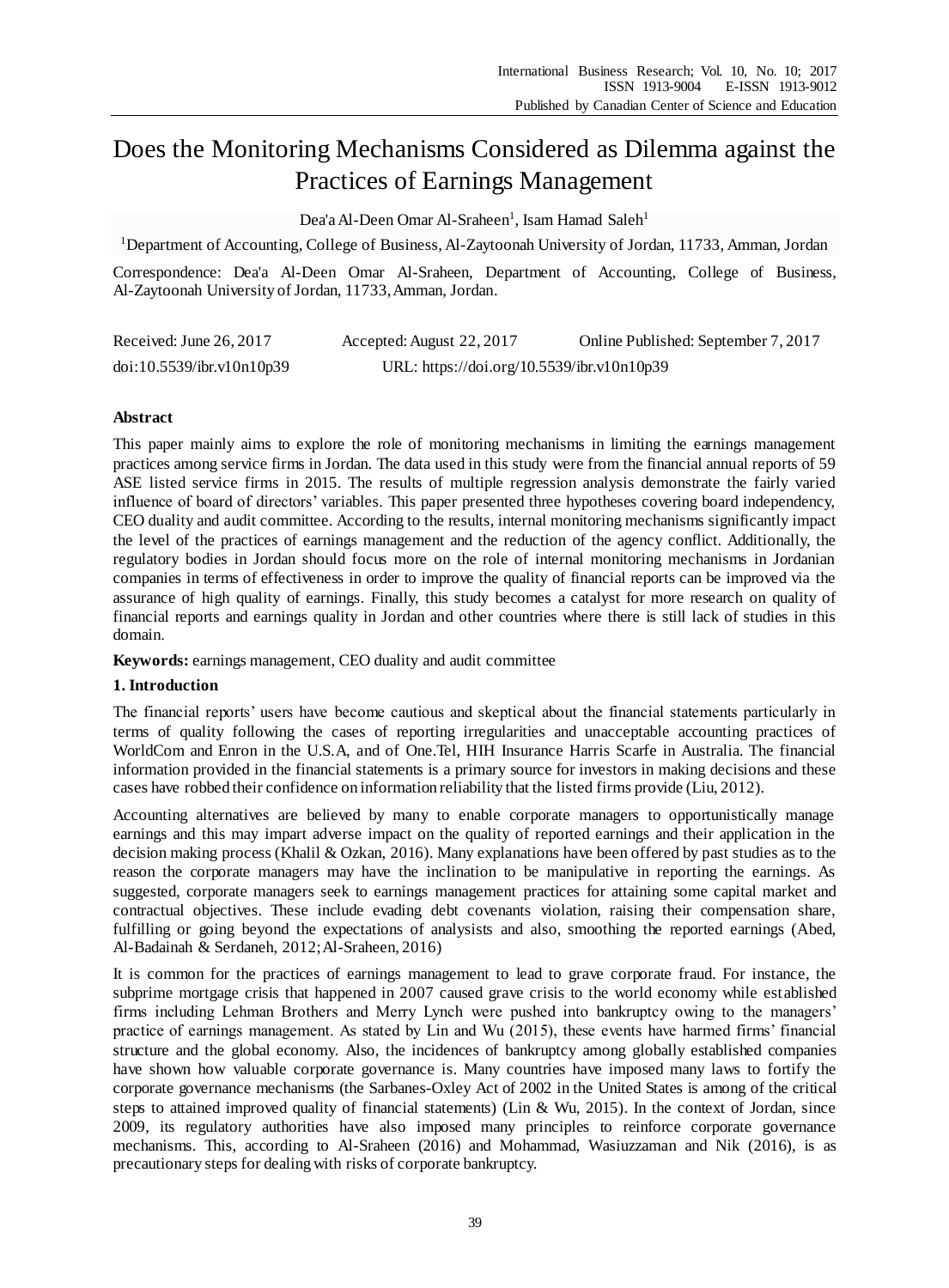## **2. Hypotheses Development**

This section comprises a review on the past literature linked to the independent variables and its role in the determination of the dependent variable using a logical hypothesis according to the past research's outcomes.

## *2.1 Board Independence*

The board members are mainly responsible in monitoring and guiding top management as assurance that they are acting on behalf of stakeholders (FRC, 2012). A common believe is that directors on the board that are independent can provide guidance and monitoring to corporate managers in more effective manner. The primary reason for this is because independent directors have no involvement with firms' daily issues. For that reason, they have the capacity to effectively contribute in providing more objective feedback about the corporate performance and its financial operations (de Villiers, Naiker & van Staden, 2011).

However, there are those who view that the firms' internal directors that have direct connection with the firms' agents are more inclined to be perceived as "creatures of the CEO" that are primarily accountable for legitimizing the decisions made by top executives. As such, preserving a larger number of independent directors will compel the board of directors to challenge the top managers and give assurance of a higher degree of effective monitoring (Liao, Luo & Tang, 2015).

Agency theory posits that separation of managers and ownership causes a divergence in pursuing the interest of managers as opposed to that of owners. This is why the monitoring function is crucial for boards of directors as assurance of the protection of the shareholders' interests. Also, having boards that are controlled by independent directors may help curb the agency conflict. This is done via controlling and monitoring the corporate managers' opportunistic behavior. Consequently, Frankel, McVay and Soliman (2011), independent directors on the board may significantly contribute in the monitoring of the construction of financial reports by the management.

In short, it is affirmable that past research supports the hypothesis that high percentage of independent outside directors on the board clearly contributes in controlling the practices of earnings management (Alves, 2014). This implies that independent directors cause improvement of the level of earnings quality by reducing the earnings management's level. As such, the research hypothesis below will be tested:

*Hi: The presence of independent directors in the board contributes in decreasing the level of earnings management*

## *2.2 CEO Duality*

Separation of duties between the chairman of the board of directors and CEO has been reported to offer more independence to the board via reducing the effect of the CEO on the board. According to agency framework, the firm's board's capacity to practice its monitoring function loses its strength when the COB and CEO positions are held by the same individual, primarily due to power concentration (Liu, 2012). It is therefore expected that having the chair of the board who is also the CEO this will cause negative impact on the board's capacity in monitoring the performance of senior management efficiently and also the process of decision making. Therefore, Khalil and Ozkan (2016) expect that CEO duality will impart positive influence on earnings management practices.

Davidson, Goodwin-Stewart and Kent (2005) found no significant negative linkage among an independent chairman of the firm and earnings management. According to the authors, this may be caused by inadequate supervision by the board itself and non-executive chairperson because these parties are mostly not subject to corporate management (Chen, Luo, Tang & Tong, 2015). It has been argued that it is likely that decreased influence of the CEO on the board can limit earnings management practices because of the outsiders' effective role of monitoring. Thus, the second hypothesis will be tested:

*H2: The separation of the CEO and chairman duties is linked with a lower level of earnings management practices.*

## *2.3 Audit Committee*

Audit committee is a sub-committee of the board of directors. Audit committee primarily comprises non-executive directors and its creation is as an effective instrument for assuring the effective role of corporate governance within companies. An audit committee is describable as a sub-committee in the Board of Directors that manages the process of audit aside from functioning as a sub-committee of the Board (Hossain & Khan, 2006).

In Jordan, the negative linkage between audit committees and earnings management may not hold owing to the presence of high level of concentrated ownership in Jordanian firms and also the ineffective public enforcement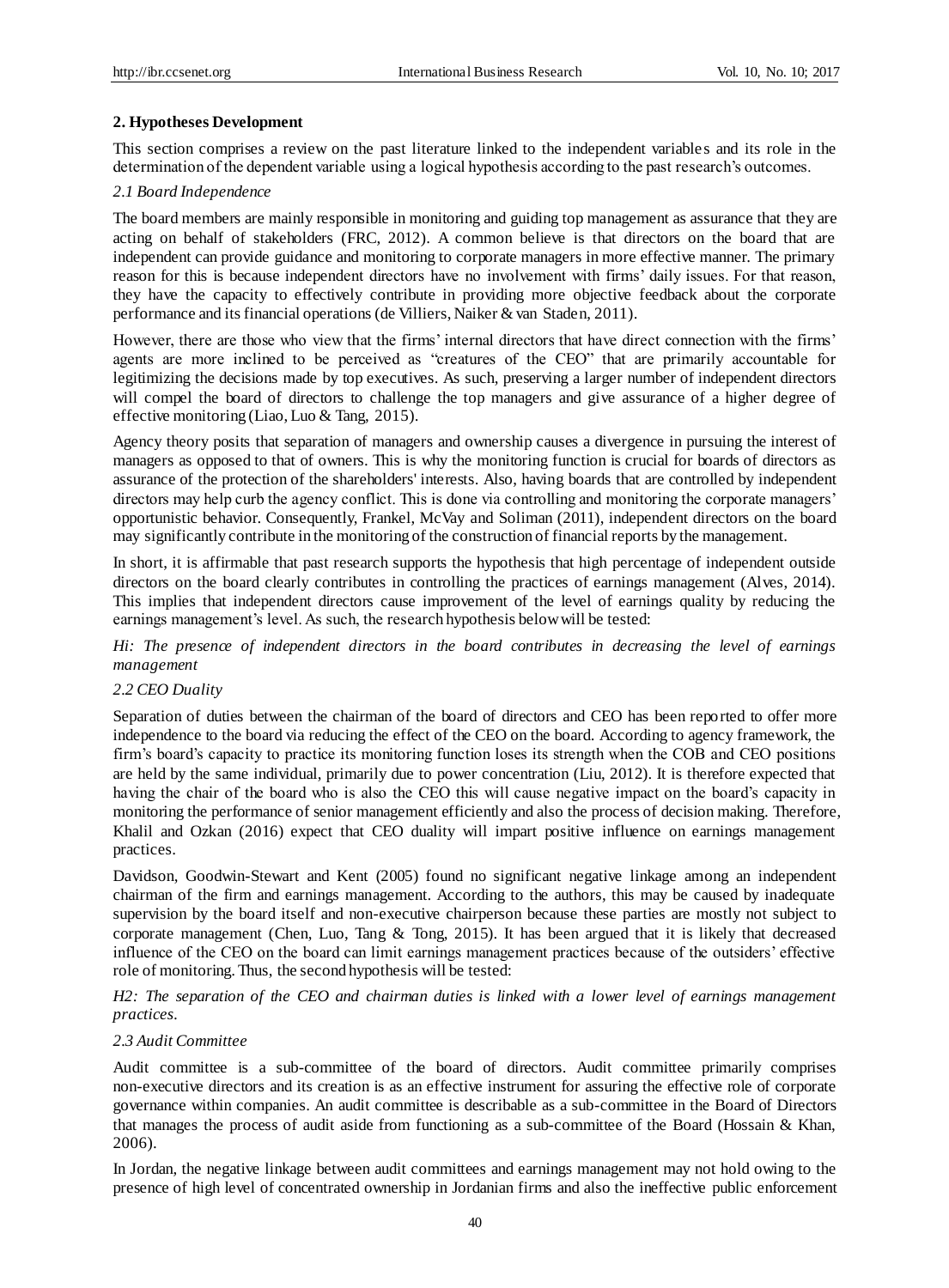of fines, minority investor rights and weak sanctions by regulators (Najjar, 2016). As such, two major economic reforms are suggested to enable contradictory opportunities and incentives to monitor and control earnings management: cross-listing and assigning government officials as audit committee members. According to Lin, Hutchinson and Percy (2015), an effective role of audit committee accomplishes its oversight function when it is not influenced by corporate management, has sufficient financial experience to perform its duties and provides active monitoring to internal controls functions and the process of financial reporting. As such, the third hypothesis below will be tested:

*H3: There is an effective role of audit committee in constraining earnings management practices.*

#### **3. Methods**

This study has chosen the ASE listed Jordanian companies as the research subjects because such firms abide by the rules and regulations of the Jordanian Code of Corporate Governance and the Listing Requirements. The ASE listed firms can be split into three sectors: industrial, services and financial sector. In this research, only the service sector listed on the Exchange for the year 2015 is selected as a research sample. There were 149 firms, 59 of which underwent the process of analysis. The process of data gathering includes collecting the financial and non-financial information presented in the annual financial reports of service firms as well from the website of ASE and of the firms.

#### *3.1 Measurements of the Research Variables*

The measurement of earning management employed the approach of accounting accruals of Jones' (1991) model which was revised by Dechow and Sloan (1996). The discretionary accruals (DA) are also termed as abnormal accruals and this method has been used by the past studies. The values of total accrual are split into discretionary accruals and non-discretionary accruals. In specific, discretionary accruals (DA) are for proving that corporate managers move corporate earnings from one period to another, allowing them easy manipulation of discretionary accruals. On the other hand, non-discretionary accruals comprise items of non-manipulated accounting accruals as managers cannot control these items.

The non-discretionary accruals (NDAC) value may be obtained from the discretionary accrual value (DAC) in the overall accrual. The method of obtaining the discretionary accrual (DAC) value is shown by the calculations below:

The total accrual value (TAC) is computable by the model below:

 $TAC = Net Income (NI) - Cash Flow from Operation (CF)$ 

The non-discretionary accruals (ND) value and the discretionary accruals (DAC) value are computable via the insertion of the value of total accruals (TAC) into the equation of modified-Jones regression.

$$
\frac{\mathit{TAC}_{it}}{\mathit{TA}_{i,t-1}} = a_1 \left[ \frac{1}{\mathit{TA}_{i,t-1}} \right] + a_2 \left[ \frac{\Delta REV_{it} - \Delta REC_{it}}{\mathit{TA}_{i,t-1}} \right] + a_3 \left[ \frac{\mathit{PPE}_{it}}{\mathit{TA}_{i,t-1}} \right] + e_i
$$

Here, TACit denotes total accruals in year t; TA represents the lagged total assets for firm i; ΔREVit represents firm i's revenues change in year t less revenue in year t-1; ∆ARit denotes the accounts receivable in year t less accounts receivable in year t-1; PPEit represents firm i's gross property, plant and equipment in year t. Meanwhile,  $\alpha$ 1 -  $\alpha$ 3 entail the regression parameters and e denotes equal error term.

The non-discretionary accruals are computable via the equation below:

$$
\frac{ND_{it}}{TA_{i,t-1}} = a_1 \left[ \frac{1}{TA_{i,t-1}} \right] + a_2 \left[ \Delta REV_{it} - \Delta REC_{it} \right] + a3 PPE_{it}
$$

The value of discretionary accruals is computable with the equation below:

$$
DACit = TACit - NDACit
$$

Note that, DAC denotes discretionary accruals; TAC denotes total accruals and NDAC denotes non-discretionary accruals.

Discretionary accruals of high values mirror the managers' opportunistic behaviour and this translates to earning of low quality. Thus, in this study, discretionary accruals of high level function as the earning management practices' indicator. The modified Jones model has been chosen in this study for earning management measurement because many past researches have proven the accuracy and robustness of this model in the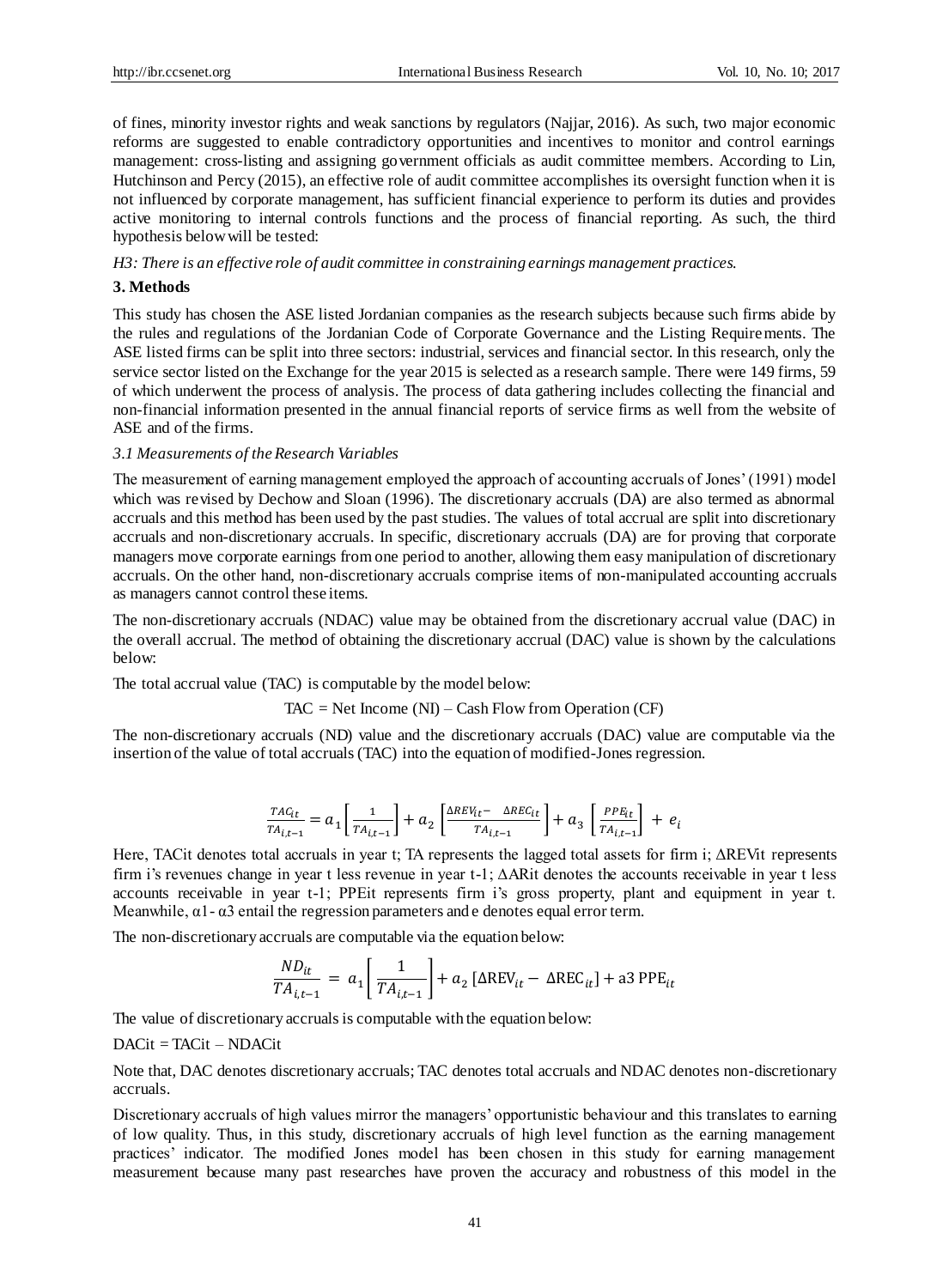computation of discretionary accruals when compared to other available models (Guay, Kothari, & Watts, 1996; Abed, Al-Badainah, & Serdaneh, 2012).

This study employed the multiple regression analysis in ascertaining the linkage between the board independence, CEO duality and audit committee and the earnings management. The following is the structural equation of the model:

$$
DAC = \beta_0 + \beta_1 BIND + \beta_2 CEO + \beta_3 AC + \epsilon
$$

Note that:

 $DAC = The estimated discrepancy$  accruals by the Modified Jones Model

- BIND = Board independence measured by ratio of non-executive directors to the overall number of directors on the board,
- CEO = Dichotomous variable as CEO Duality's metric; the combined roles of the CEO and chairman receives the score of 1; the score is 0 if otherwise
- AC = Audit committee measured with dichotomous variable as a metric for this; company with an audit committee receives the score of 1; the score is 0 if otherwise

#### **4. Empirical Analysis**

#### *4.1 Descriptive Statistics and Correlations*

Table 1 presents the analyses of descriptive statistics for this study's variables. As denoted by the outcomes, firms' absolute value of earnings management receives a mean value of 0.0895 and a standard deviation value of 0.20114. Meanwhile, the values of earnings managements fall in the range of 0 to 1.02 which indicate fairly small deviation among companies. The outcomes also show clear involvement of service companies in Jordan in earnings management practices in their financial statements, such result is also supported by Ajeleh and Hamdan (2009) who documented that the 62% of Jordanian industrial firms involved in the earnings management practices.

Table 1. Descriptive Statistics

| Variable    | N  | Minimum       | Maxımum | Mean  | Std<br>Deviation |
|-------------|----|---------------|---------|-------|------------------|
| EM          | 59 | .00           | 1.02    | .0895 | .20114           |
| <b>BIND</b> | 59 | $\sim$<br>$-$ | 1.00    | .6586 | .16421           |
| CEO         | 59 |               |         | .46   | .502             |
| AC          | 59 |               |         | .     | .326             |

This study employed the analysis of OLS regression to affirm if earnings management among service firms is significantly related with board independence, CEO Duality and audit committee. Prior to the process of analysis, the key assumptions of OLS regression were checked as assurance that no violations in regression assumptions were present. As can be seen in the correlation matrix between the independent variables presented in Table 2, there is no multicollinearity problem among independent variables. As can be seen, the highest level of correlation is between audit committee and CEO duality with  $(r = 0.127)$ . Further, tests of homoscedasticity, normality and linearity assumptions are checked. This was to assure that these assumptions contain no violations.

Table 2. Correlations Matrix

| <b>TT . 11</b><br>variables | EM | <b>RIND</b> | $\cap$        | ЛU                                       |
|-----------------------------|----|-------------|---------------|------------------------------------------|
| EM                          |    | . .<br>.110 | $\sim$<br>رے. | $.358**$                                 |
| <b>BIND</b>                 |    |             | $-.015$       | ∩<'<br>.UJ 1                             |
| CEO                         |    |             |               | $\sim$<br>$\overline{\phantom{0}}$<br>-. |
| AC                          |    |             |               |                                          |

*4.2 Basic Regression Results* 

Table 3 comprises the OLS regressions outcomes for estimating the earnings management coefficient and checking the effects that the board independence, CEO Duality and audit committee on earnings management.

The research model that this study employed was very significant ( $F = 5.140$ , Sig-Value = 0.003) with an adjusted  $R<sup>2</sup>$  of 17.6%. This demonstrates that the independent variables (board independence, CEO duality and audit committee) explained approximately 17.6% of the overall variation of the dependent variable (earnings management).

With respect to the first research hypothesis, board independence postulated the contribution of the independent directors in the board in decreasing the level of earnings management which consequently causes increase in firm's level of earnings quality. This finding contradicts with the anticipation that the association was positive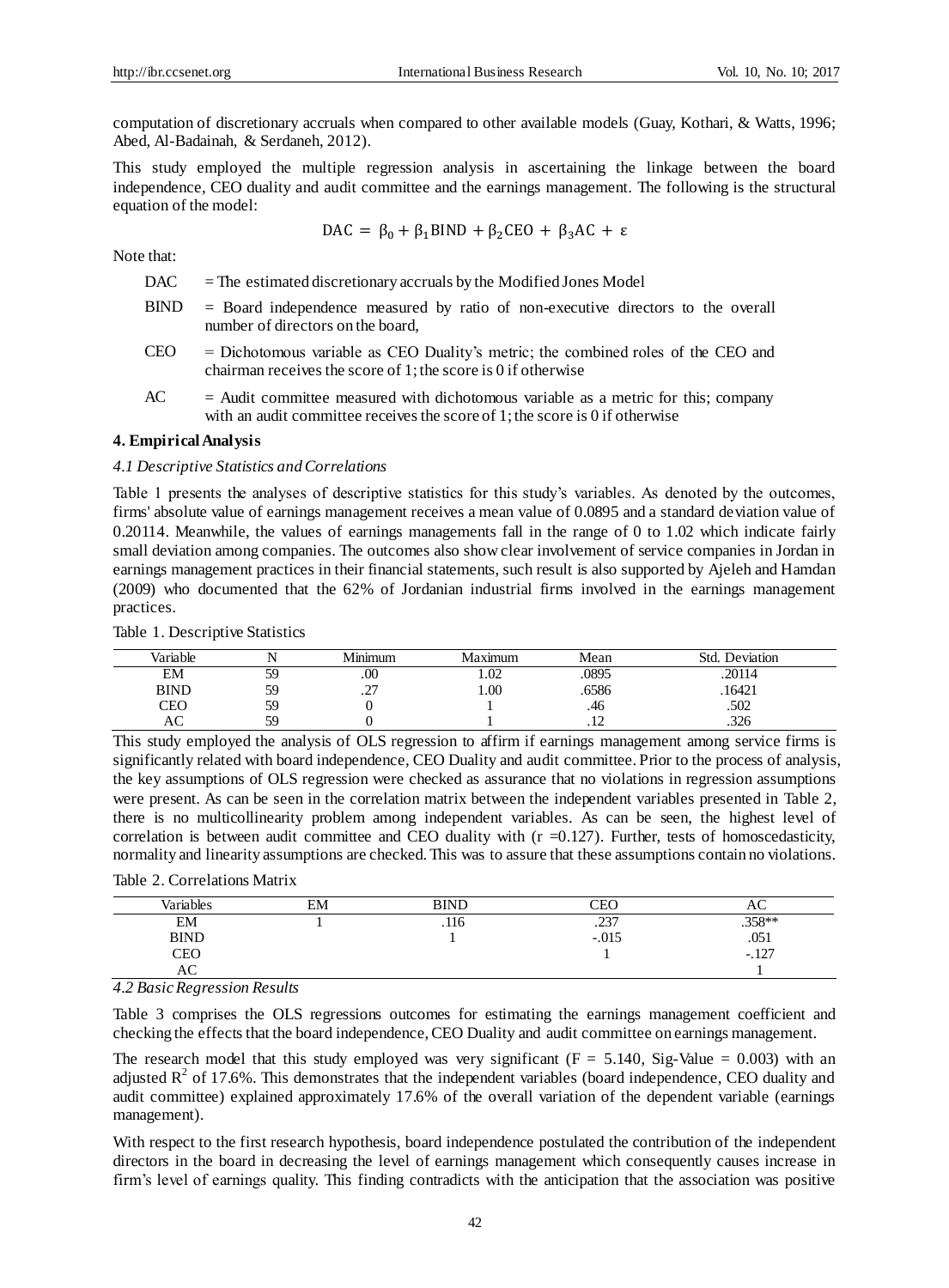but not significant. This result is also documented by previous research which reported that there is a negative and not significant relationship between board independence and earnings management as mentioned by Klein (2002). As such, H1 is not supported.

|               | Unstandardized Coefficients |            | Standardized<br>Coefficients |         |          |
|---------------|-----------------------------|------------|------------------------------|---------|----------|
|               | В                           | Std. Error | Beta                         |         | Sig.     |
| (Constant)    | $-.073$                     | .102       |                              | $-.713$ | .479     |
| <b>BIND</b>   | .123                        | .146       | .100                         | .841    | .404     |
| <b>CEO</b>    | .115                        | .048       | .288                         | 2.396   | .020     |
| AC            | .240                        | .074       | .389                         | 3.234   | .002     |
| $Sig = 0.003$ | $F = 5.140$                 |            | Adjusted $R2 = 17.6\%$       |         | $N = 59$ |

Table 3. The Result of OLS Regression Analysis

Conversely, there is positive and significant relationship between CEO and earnings managements. This demonstrates that the separation of duties between those of chairman of the board of directors and those of CEO can grant more capacity to the board in detecting and limiting the earnings management practices via reduction of CEO influence on the board. This outcome is in support to the second hypothesis which states that the separation of the duties of CEO and chairman has linkage with earnings management practices of lower level. In addition, a weak internal control environment has the potential to allow "intentionally biased accruals through earnings management" (Doyle, Ge & McVay, 2007). Therefore, CEO domination is likely to create incentives for opportunistic earnings managemen. Chen & Liu (2010) as well documented that the CEO-dominated firms are associated with higher likelihood of earnings management. Thus, this finding is in support to the second hypothesis.

Finally, there appears a positive and significant linkage between the presence of an audit committee in a firm and its role in controlling the practices of earnings management. This outcome is in support to the third hypothesis. Such result is strongly supported by (Xie, Davidson & DaDalt, 2003) who reported that the audit committee members with corporate or financial backgrounds are related closely with companies that have smaller discretionary current accruals. As well, a frequency board and audit committee meeting is also related with decrease levels of discretionary current accruals.

## **5. Conclusion and Future Research**

This research mainly aimed to examine the role of board independence, CEO duality and audit committee in controlling the earnings management practices among service firms operating in Jordan for year 2015. As the results demonstrate, there is practice of earnings management among service firms in Jordan in their financial reports. The results also show a positive role of separation between the duties of chairman of the board of directors and CEO and the presence of audit committee in limiting the earnings management practices. However, board independency and earnings management are not significantly linked.

This study is a valuable addition to the literature of earnings management and internal monitoring mechanisms because it presents proof that the internal monitoring mechanisms assist in controlling earnings management practices. However, this study did not cover some aspects that may have relevance to the internal monitoring mechanisms and earnings management. Thus, the forthcoming work should look into the moderating role of audit committee in controlling the adversity of the duality of duties among chairman of the board of directors and CEO, and the adverse impact that ownership concentration has on earnings management.

## **References**

- Abed, S., Al-Badainah, J., & Serdaneh, J. A. (2012). The level of conservatism in accounting policies and its effect on earnings management. *International Journal of Economics and Finance*, *4*(6), 78. https://doi.org/10.5539/ijef.v4n6p78
- Ajeleh, I., & Hamdan, A. (2009). *The impact of Corporate Governance on Earnings Management:* Evidence from Jordan. The international financial and economic crisis and global governance. Oct. 2009.
- Al-Sraheen, D. A. A. D., & Nawwaf, O. (2014). *The relationship between corporate governance mechanisms and company attributes and accounting conservatism of Jordanian listed companies* (Doctoral dissertation, Universiti Utara Malaysia).
- Al-Sraheen, D. A., & Khateb, K. (2016) Proposing model for limiting Earning Management practices: Case of Jordanian Listed Firms Corporate Board: Role, Duties and Composition. Accepted for publication. https://doi.org/10.22495/cbv12i3art9